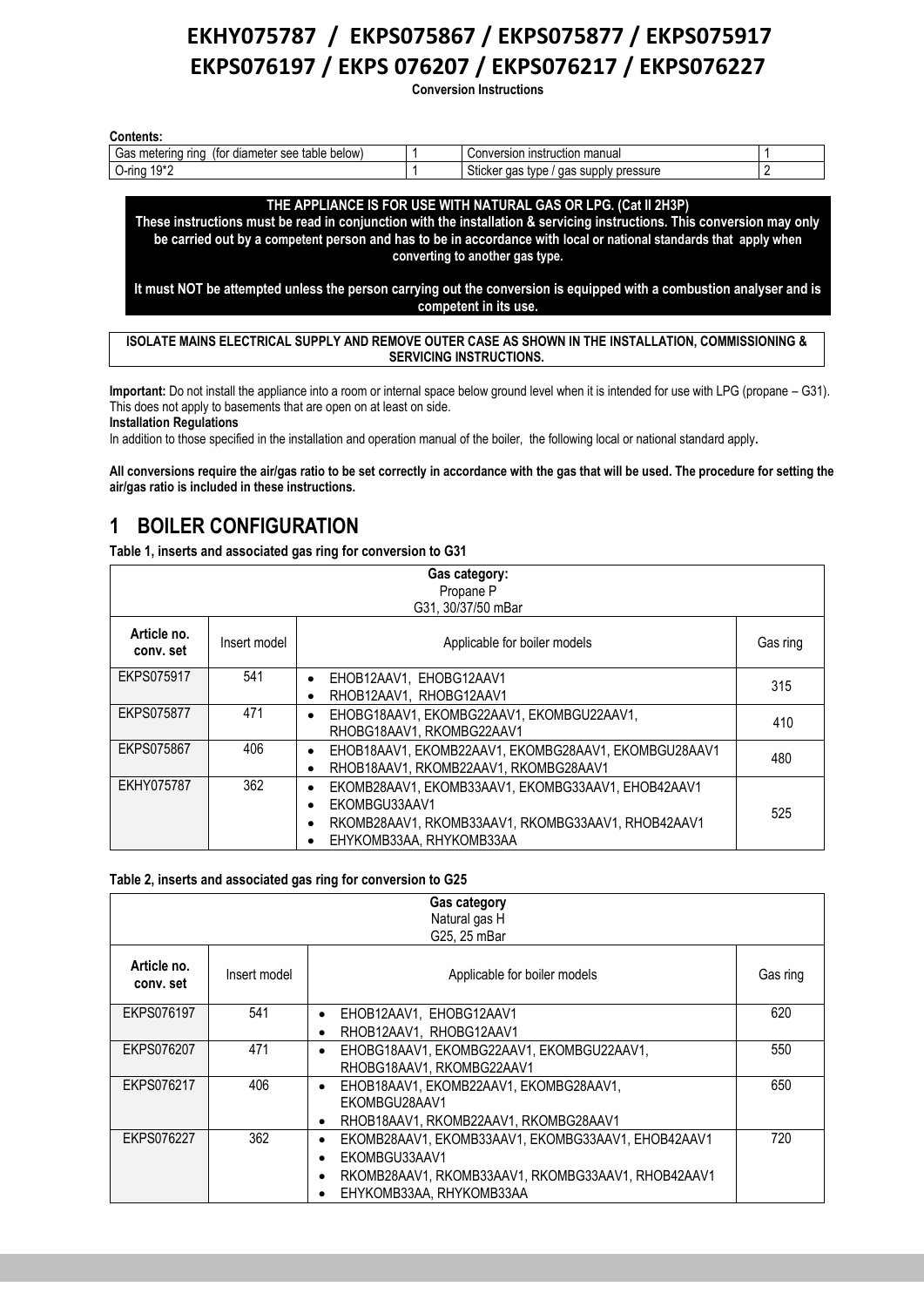**Conversion Instructions** 

## **2 CONVERSION OF THE GAS RING**

- 1. Switch off the electrical supply to the appliance
- 2. Close the gas tap on the gas supply to the appliance
- 3. Remove the front panel of the appliance<br>4. Disconnect the coupling above the gas v
- Disconnect the coupling above the gas valve and turn the gas mixing pipe backwards
- 5. Replace the original O-ring and the gas setting ring with the rings in the conversion set
- 6. Reconnect the coupling above the gas valve and open the gas tap
- 7. Check the gas connections for tightness/leaks<br>8. Switch on the electrical supply to the appliance
- Switch on the electrical supply to the appliance



#### **CAUTION**

**It is not possible to adjust the CO<sup>2</sup> level at high setting. When the CO<sup>2</sup> level at high setting is not within the prescribed tolerance band please contact your local Daikin or Rotex dealer. For adjusting CO<sup>2</sup> level at low setting see [§ 3](#page-2-0) .**

- 9. Apply a sticker "gas type" (2 pcs. included in the conversion set) to the nut at the upper side of the gas valve
- 10. Apply the second sticker "gas type" to the appliance plate (lower left corner) in such a way that the original data referring to the gas type is covered.
- 11. Continue with checking the  $CO<sub>2</sub>$  setting of the boiler. See § [3](#page-2-0).

#### **CAUTION**

.



- **Checking the CO<sup>2</sup> setting of the boiler must be executed with the front panel removed.**
- **The maximum deviation of the flue gas analyser that is allowed is ± 0,3%.**
- **During the check the installation location must not be under the influence of over- or under pressure situations.**
- **It is not possible to adjust the CO<sup>2</sup> value at maximum power..**
- **When the value measured at maximum power falls without the prescribed range the boiler has to be checked on gas tightness and usage of the correct components, in particular the gas ring, the insert and the fan.**
- **When replacing parts that can affect combustion or conversion to another gas type the CO2 setting needs to be checked.**

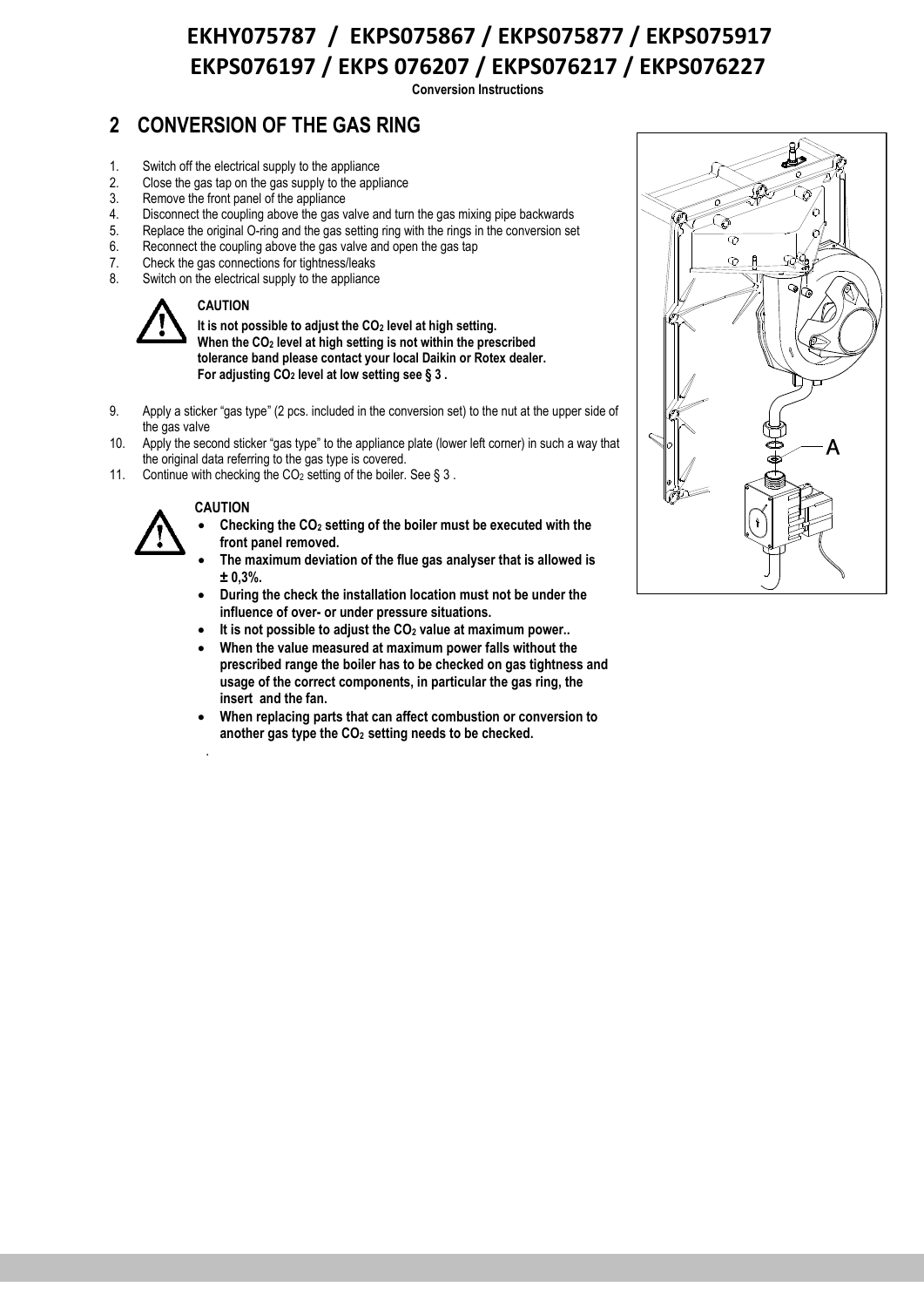**Conversion Instructions** 

## <span id="page-2-0"></span>**3 CHECKING AND ADJUSTING CO<sup>2</sup> SETTING**

#### <span id="page-2-1"></span>**3.1 Checking flue gas at maximum power.**

- 1. Make sure that the appliance is switched off. [-] is shown in the service display.
- 2. Remove the cap X of the flue gas sampling point on the adapter.
- 3. Position the measuring probe or the flue gas analyser into the sampling point.

#### **Important**

- Ensure that the analyser start up procedure has been finalized before placing the probe.
- The probe needs to close the sampling point fully to ensure an accurate measurement.
- The end (tip) of the probe must be completely in the flue gasses (in the middle of the flue pipe).
- . 4. Switch the appliance on with the  $\Phi$  button.
- 5. Activate the test program for maximum output by simultaneously pressing the buttons  $\rightarrow$  and  $+$  twice.

A capital **H** appears in the service display.

# **Important**

- Make sure a capital **H** is shown in the display to ensure the appliance to run at maximum power.
- 6. Wait until the reading of the flue gas analyser is stabilized (minimal 3 minutes).
- 7. Note the measured value :  $CO<sub>2</sub>(H)$ .
	- *CO2*(H) *= measured CO<sup>2</sup> value at maximum power*
- 8. Check if the measured value is in accordance with the data noted in table 3.

#### **Table 3: Limits CO2(H) at maximum power (front panel removed)**

|               | <b>Gas category</b> |            |  |  |
|---------------|---------------------|------------|--|--|
| Limits        | Natural gas         | Propane 3P |  |  |
|               | G <sub>25</sub>     |            |  |  |
|               |                     |            |  |  |
| Maximum value |                     |            |  |  |
| Minimum value |                     |            |  |  |



#### **Important**

- A deviation at maximum power can not be adjusted with the gas valve setting. When the value measured at maximum power is outside the prescribed range the boiler has to be checked on gas tightness and usage of the correct components, in particular the gas ring, the insert and the fan.
- 9. Proceed performing the measurement and adjustment on minimum output (see § 3.2).

#### **3.2 Adjusting CO<sup>2</sup> value at minimum power**



#### **Important**

**Work on gas carrying parts may only be carried out by a qualified competent person.**

Before adjusting the  $CO<sub>2</sub>$  value at minimum output the measurement of the maximum output must be completed. The measured O2 or CO2 value at maximum output is important for determining the correct value for the measurement at minimum output. See § 3.1 for measuring at maximum output.